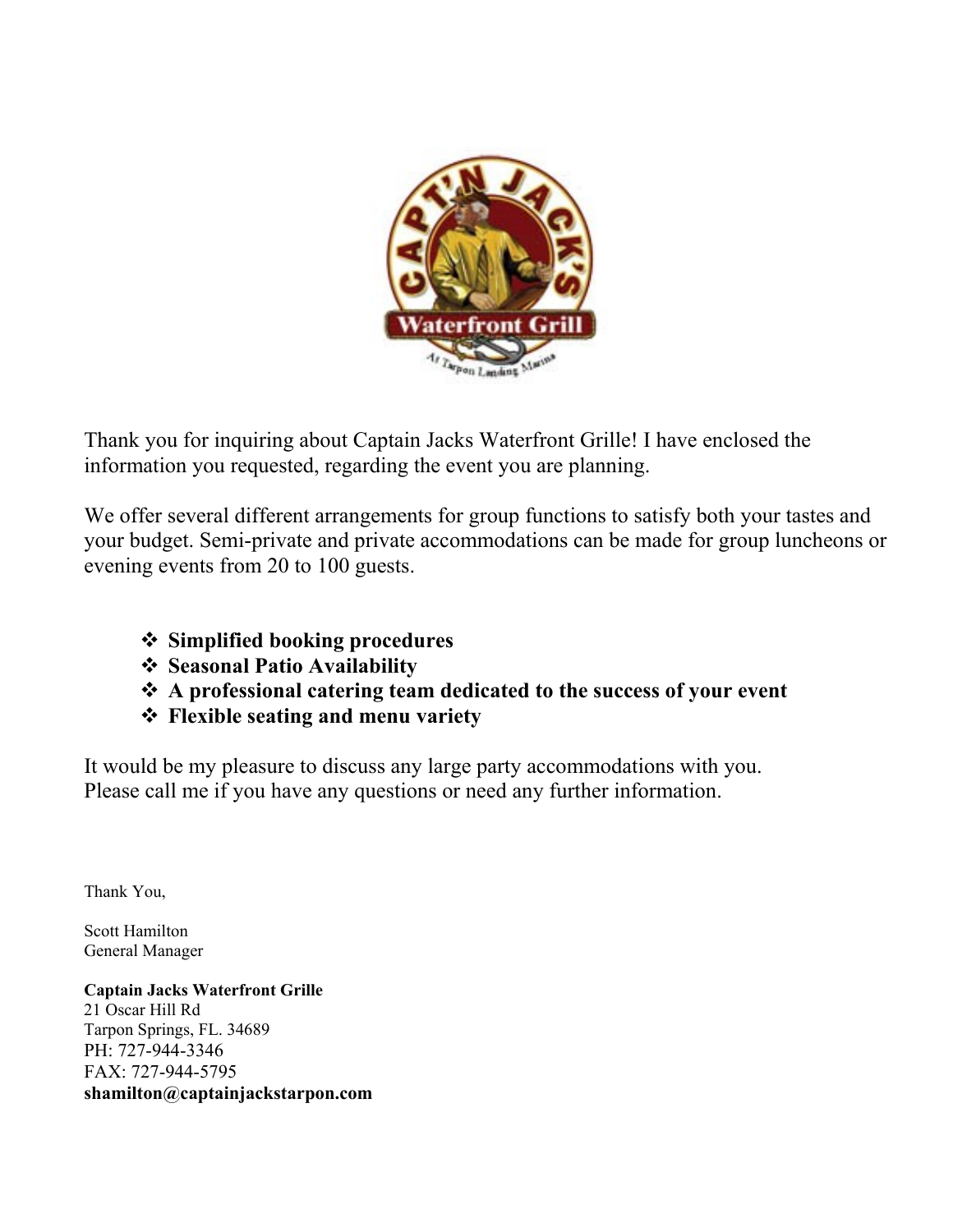*Gold Menu Plated* 

**NONALCOHOLIC REFILLABLE BEVERAGES INCLUDED**

#### **HOUSE SALAD**

MIXED GREENS, TOMATO, ONION, SHREDDED CHEESE, AND CROUTONS

## **CHOICE OF ANY ONE ENTREES**

**STEAK TIPS**

Grilled and topped with onions and mushrooms served with Roasted red potatoes and vegetables

**JACK'S GROUPER**

Grilled or Blackened with mango salsa served with rice and vegetables

**SHRIMP DINNER** Grilled, Fried, or blackened served with rice and vegetables

#### **SALMON DINNER**

Bronzed Salmon served with rice and vegetables

\$34 per person plus 7% sales tax and 20% service charge

# *Silver Menu Plated*

**NONALCOHOLIC REFILLABLE BEVERAGES INCLUDED**

#### **HOUSE SALAD**

MIXED GREENS, TOMATO, ONION, SHREDDED CHEESE, AND CROUTONS

#### **CHOICE OF ONE ENTRÉE**

#### **ROASTED CHICKEN**

Seasoned to perfection with roasted red potatoes and vegetables

#### **VEGGIE ALFREDO**

Seasoned vegetables served over linguini pasta in a creamy alfredo sauce

#### **PULLED PORK**

SLOW COOKED WITH ONION STRAWS AND BBQ SAUCE SERVED WITH FRIES AND COLESLAW

#### **FLOUNDER**

GRILLED, BLACKENED, OR FRIED AND SERVED WITH RICE AND VEGETABLES

\$30 per person plus 7% sales tax and 20% service charge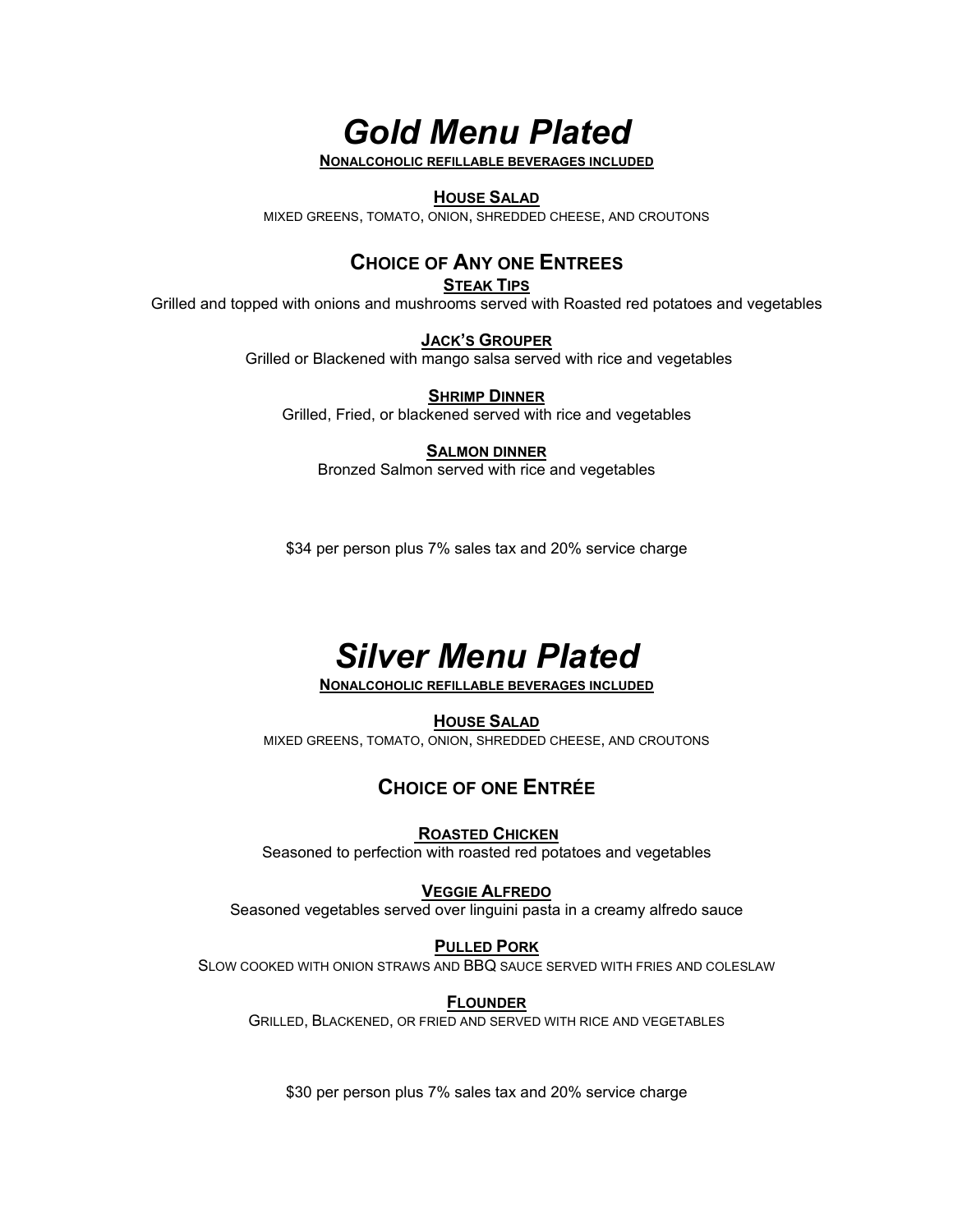# *Gold Menu Buffet Options*

**NONALCOHOLIC REFILLABLE BEVERAGES INCLUDED**

#### **HOUSE SALAD**

MIXED GREENS, TOMATO, ONION, SHREDDED CHEESE, AND CROUTONS

## **CHOICE OF ONE ENTRÉE**

**STEAK TIPS** Grilled and topped with onions and mushrooms

**JACK'S GROUPER** Grilled or Blackened with mango salsa

> **SHRIMP DINNER** Grilled, Fried, or blackened

> > **SEAFOOD PASTA**

Medley of seafood served over pasta with your choice of scampi, marinara, or alfredo sauce

### **CHOICE OF ANY TWO SIDES**

VEGETABLES, RICE, ROASTED RED POTATOES, FRENCH FRIES, CORN ON THE COBB

\$33 per person plus 7% sales tax and 20% service charge

# *Silver Menu Buffet*

**NONALCOHOLIC REFILLABLE BEVERAGES INCLUDED**

**HOUSE SALAD**

MIXED GREENS, TOMATO, ONION, SHREDDED CHEESE, AND CROUTONS

## **CHOICE OF ONE ENTREES**

**ROASTED CHICKEN**

Slow roasted

**VEGGIE ALFREDO** Seasoned vegetables served over linguini pasta in a creamy alfredo sauce

**BRONZED MAHI** 

Seasoned to perfection

**PULLED PORK**

SLOW COOKED AND BBQ SAUCE

#### **CHOICE OF ANY TWO SIDES**

VEGETABLES, COLESLAW, ROASTED RED POTATOES, FRENCH FRIES, HOMEMADE CHIPS

\$28 per person plus 7% sales tax and 20% service charge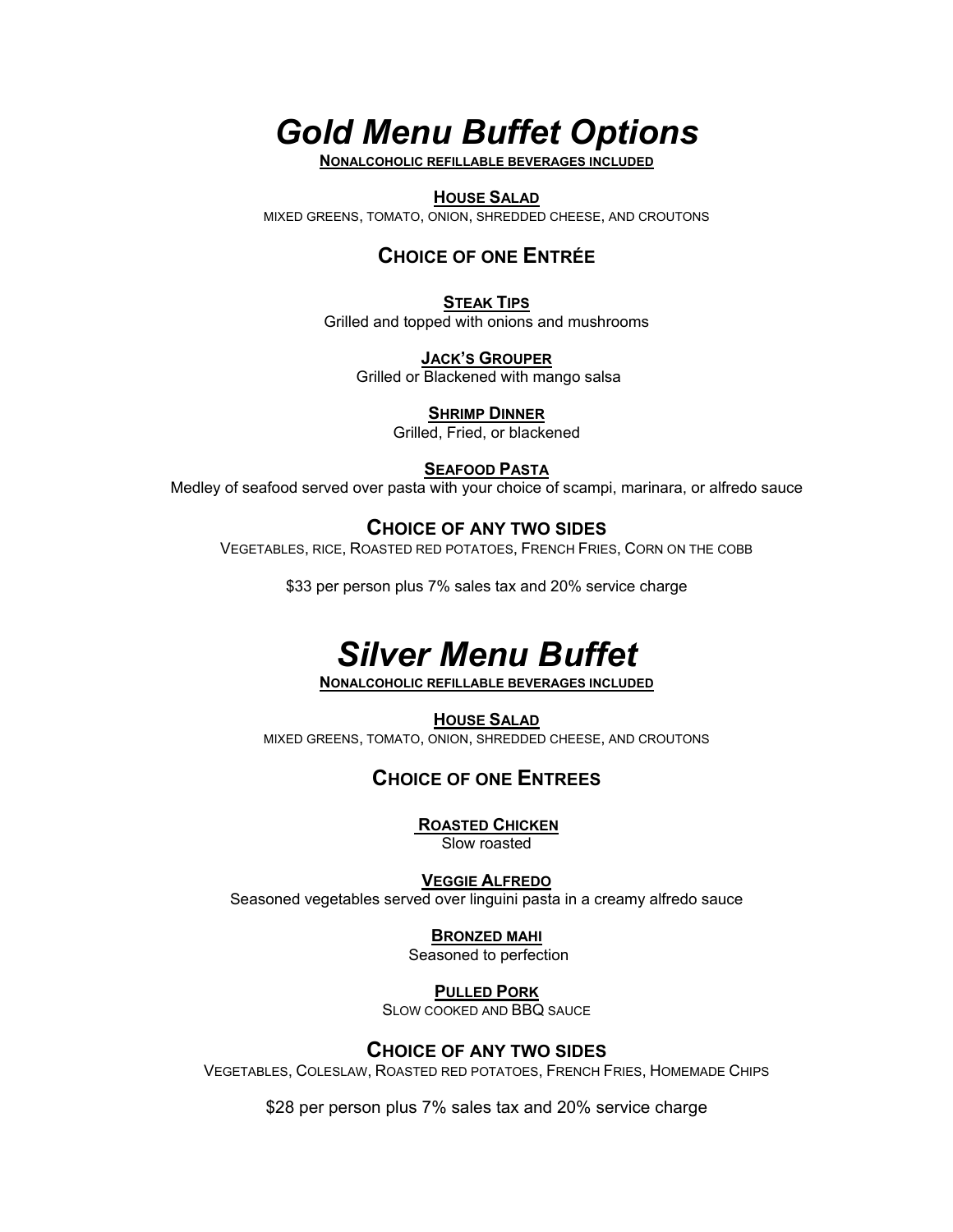**Luncheon Menu NONALCOHOLIC REFILLABLE BEVERAGES INCLUDED Only available until 3pm**

All sandwiches include homemade chips or coleslaw

# **Jack's Chicken Sandwich**

Chicken breast southern fried with lettuce, tomato, onion, and pickle

## **Fish sandwich**

Fried or grilled flounder with lettuce, tomato, onion, and pickle

# **The Burger**

½ lb Angus burger, lettuce, tomato, onion, and pickle

# **Chicken Ranch wrap**

Grilled chicken with bacon, provolone cheese, lettuce and tomato

# **Grill Chicken Salad**

Fresh greens topped with red onion, tomato, crouton, and mixed cheese

\$17 per person plus 7 % sales tax and 20% service charge Add side salad \$6 per person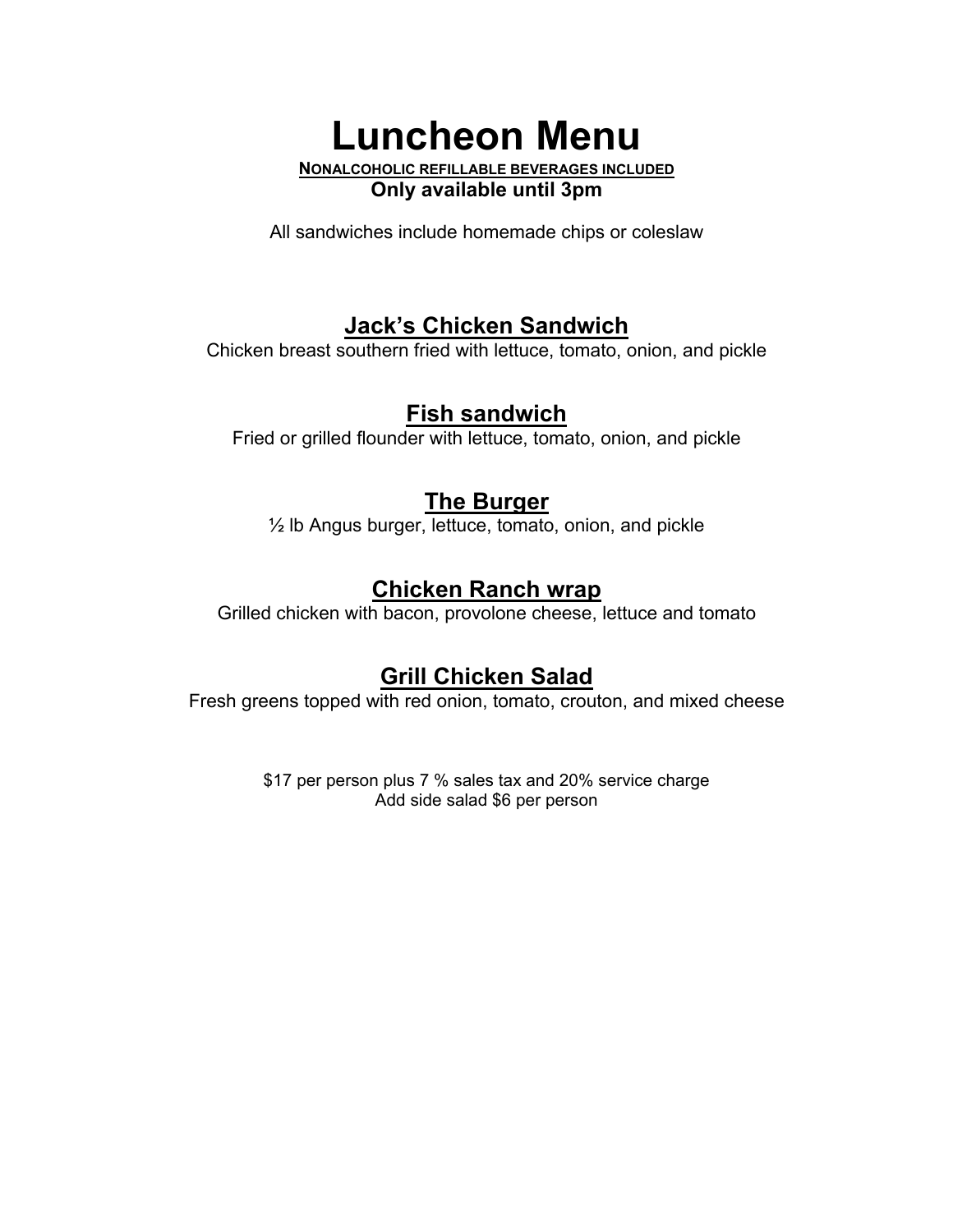# *Specialty Stations To enhance your Cocktail Reception…*

#### **ASSORTED APPETIZERS**

PEEL N EAT SHRIMP - \$6.99 PP

FRIED GROUPER FINGERS - \$6.99 PP

COCONUT SHRIMP - \$6.99 PP

CRAB AND SHRIMP DIP - \$5.99 PP

BONELESS WINGS - \$ 5.99 PP

STEAK BITES- \$6.99 PP

#### **DESSERTS**

CHEESE CAKE - \$7 PP KEYLIME PIE - \$7 PP CHOCOLATE CAKE - \$7 PP

PRICES DO NOT INCLUDE 20% SERVICE CHARGE AND 7% SALES TAX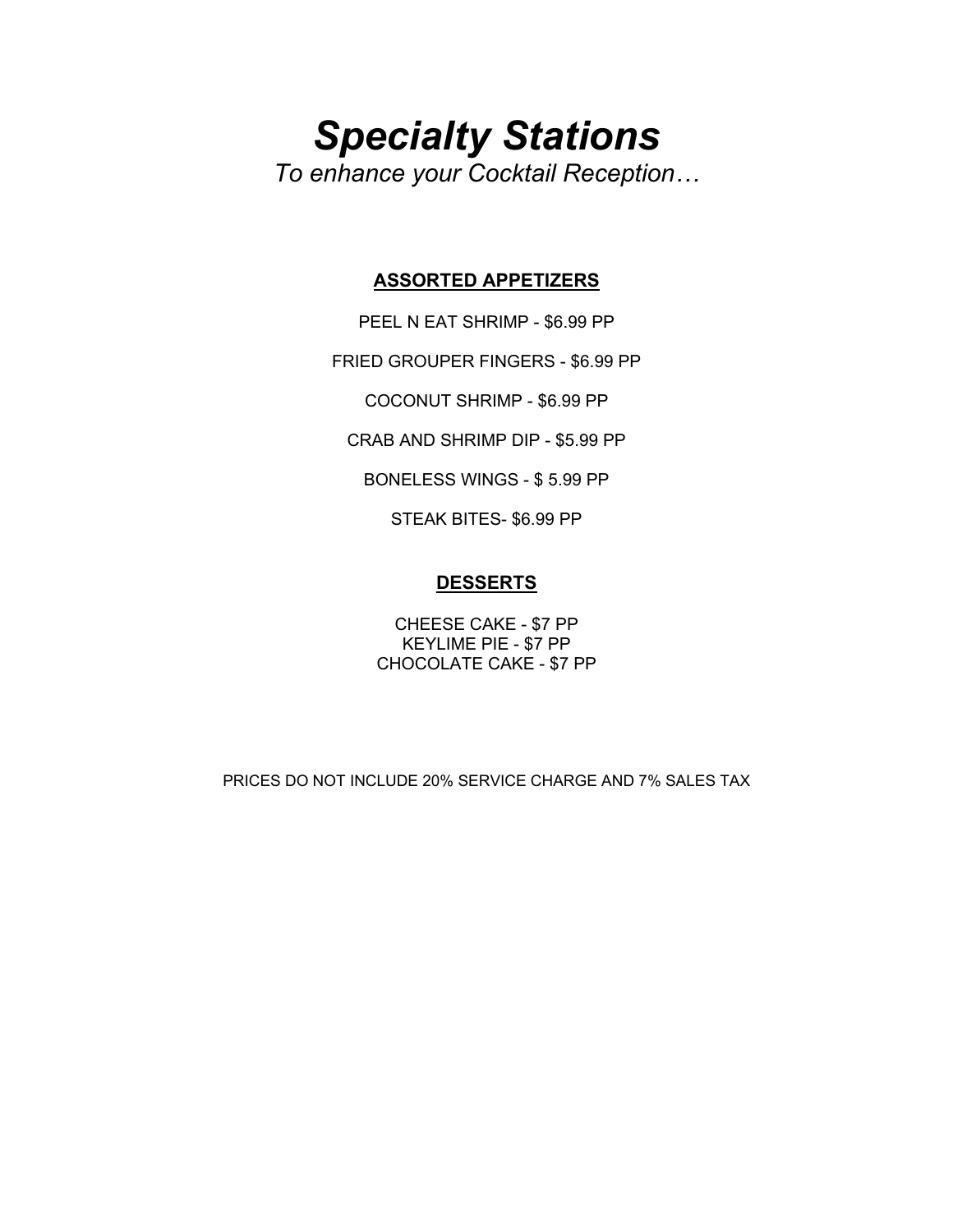# *Wine & Liquor Arrangements*

Host Bar

Beer, Wine and Liquor Package

Consumption Bar All drinks rung up as ordered and one bill provided to host

> Cash Bar Cash bar available.

Banquet event rentals and other options

# **Room Fees/Minimums**

Inquire with management as different dates and times have specific dollar minimums

# **Water view Patio Rental (UPPER DECK)**

Inquire with management as different dates and times have specific fees